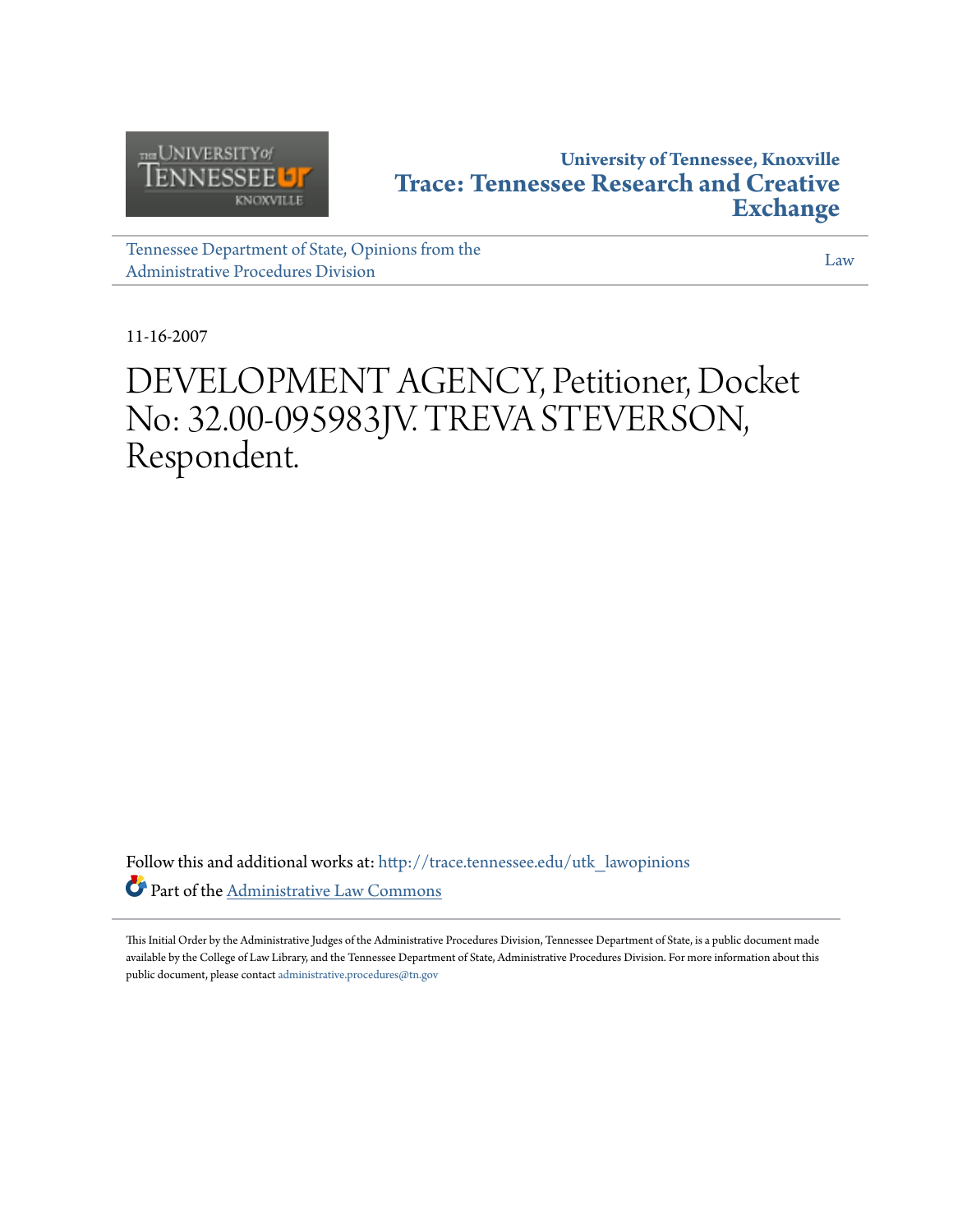#### **BEFORE THE TENNESSEE HOUSING DEVELOPMENT AGENCY**

**IN THE MATTER OF: )** 

**TENNESSEE HOUSING ) DEVELOPMENT AGENCY, ) Petitioner, )** 

 **)** 

 **)** 

**V. )** 

#### **TREVA STEVERSON, ) Respondent.**

 **) Docket No: 32.00-095983J** 

#### **INITIAL ORDER**

This matter came on to be heard on November 16, 2007, in Madison, Tennessee, before Joyce Grimes Safley, Administrative Judge, assigned by the Secretary of State, Administrative Procedures Division, and sitting for the Tennessee Housing Development Agency (THDA). Mr. Bruce Balcom, Assistant General Counsel, represented THDA. The Respondent, Treva Steverson, was present and was not represented by counsel. This matter became ready for consideration on December 18, 2006, upon the filing of the hearing transcript.

The subject of the proceeding was the proposed termination of the Respondent's rental assistance from the Housing Choice Voucher Program (Section 8), for allegedly failing to report income to the TDHA. *See* 42 USCA §1437, 42 USCA §1437f. See also T.C.A. §13, 23-115, *et seq*., and Rules 0770- 1-5-.01, *et seq.* of the *Rules of Tennessee Housing Development Agency, Section 8 Rental Assistance Program, Housing Choice Voucher Program.*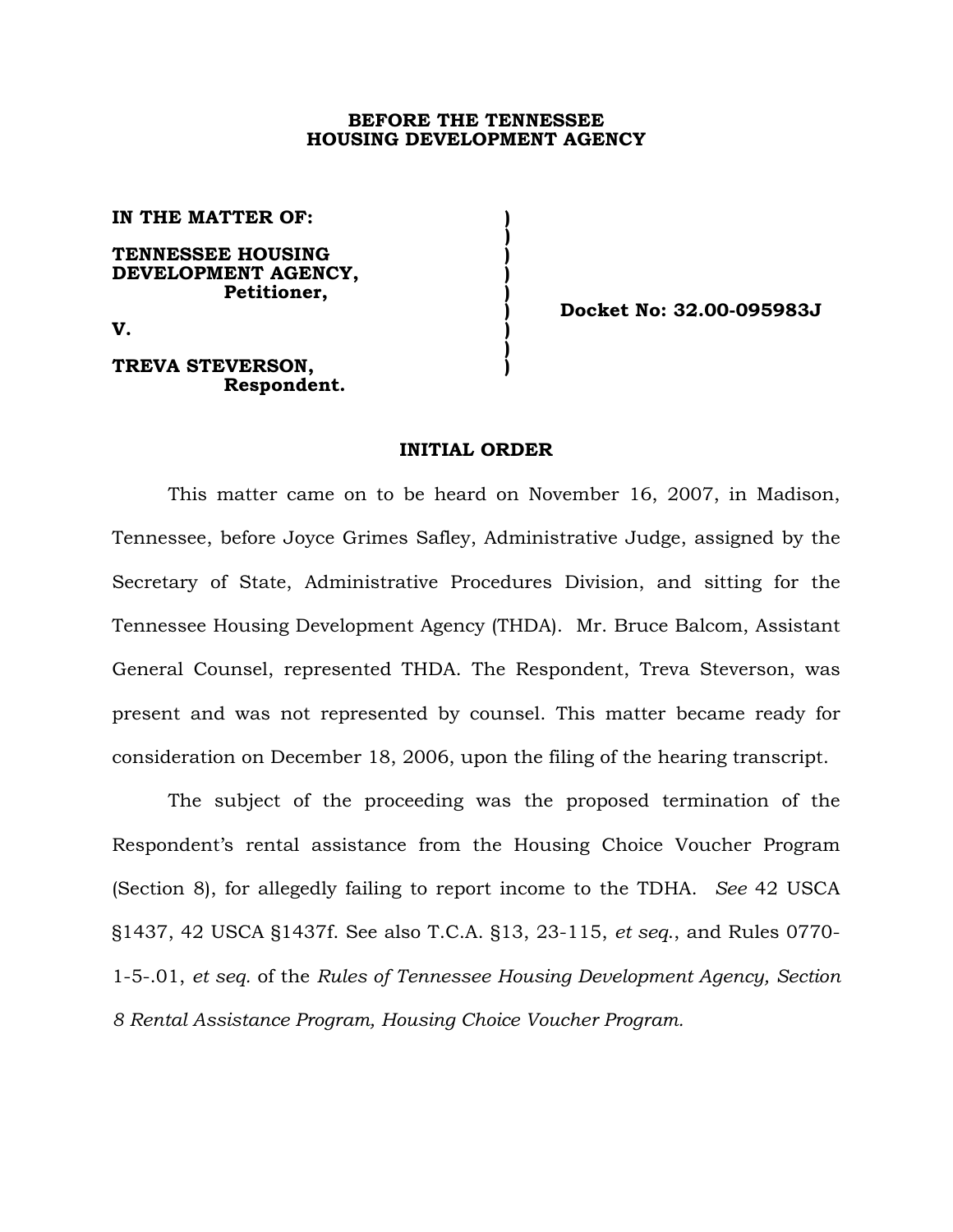This contested case was heard in accordance with the provisions of the Uniform Administrative Procedures Act, T.C.A. §4-5-301, *et seq. See THDA Plan of Administration*, Chapter 16, Section III, page 5.

 After consideration of the evidence offered, the arguments of counsel and the *pro se* party, and the entire record in this matter, it is determined that Petitioner TDHA failed to meet its burden of proof in this matter. Petitioner THDA's action to terminate Respondent from the Section 8 rental assistance program is **DISMISSED.**

 This decision is based upon the following Findings of Fact and Conclusions of Law.

#### **FINDINGS OF FACT**

1. Since 2005, the Respondent has been receiving Section 8 rental assistance for an apartment in Mt. Juliet, Tennessee. Section 8 rental assistance recipients are required to undergo an annual recertification process.

2. As part of the annual recertification process, the person receiving section 8 rental assistance is required to report their income. The program is based upon the ability to pay rent and the amount of income the Section 8 recipient or renter makes.

3. Five personal declarations of income were completed by Respondent over the period of time Respondent received section 8 rental assistance.

4. On 6/1/06, Respondent filled out a "zero income statement". On 4/1/07, Respondent filled out a "zero income statement."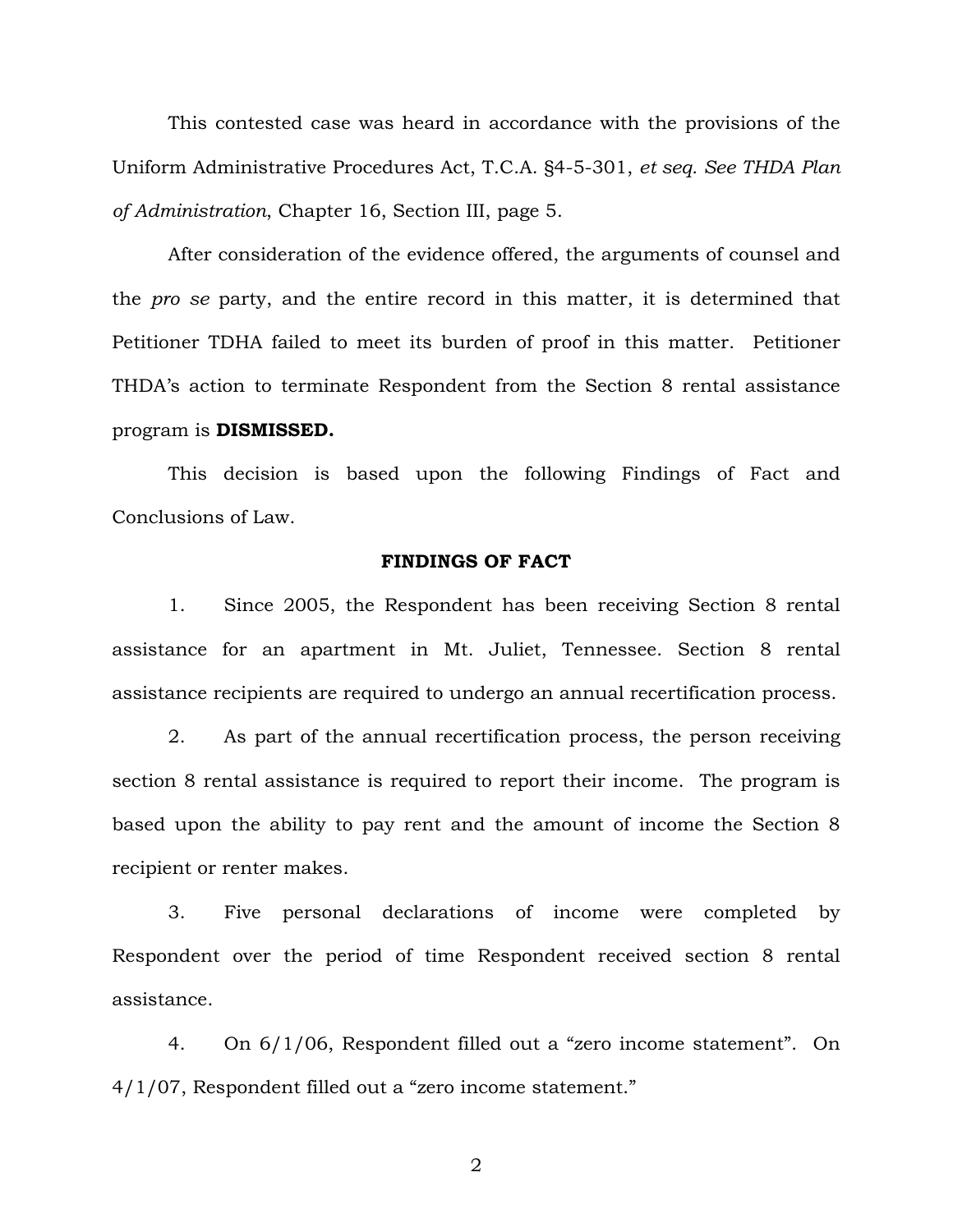5. In 2005, Respondent reported workers compensation benefits and unemployment benefits. At various times Respondent reported income from employment at St. Thomas Hospital and Ranstad Staffing Services.

6. It is not clear from the evidence presented at the hearing how TDHA received Paul Cox's name in connection with Respondent, or how TDHA determined that it should contact Mr. Cox.

7. Carol McEwen, senior rental assistant specialist, testified on behalf of TDHA.

8. Ms. McEwen testified that she contacted Paul Cox. Mr. Cox told her that Respondent had worked for him in a cleaning service. Ms. McEwen further testified that Mr. Cox had told her that Respondent had worked for him since February 2005, and was paid \$10 per hour for thirty to 40 hours of work per week. According to Ms. McEwen, Mr. Cox also told her that he did not pay Respondent with checks, but paid her in cash.

9. Mr. Cox was not subpoenaed to testify at the hearing. Nor did TDHA provide an affidavit of Mr. Cox, or a deposition of Mr. Cox.

10. Ms. Steverson testified, credibly, that she knew Mr. Cox through a man she was dating. She also testified that Cox ran an automotive detail company.

11. Ms. Steverson testified that she had never worked for Mr. Cox. She testified, further, that she did not even know Mr. Cox in 2005.

12. When Ms. Steverson received the letter of termination from TDHA, she immediately contacted Ms. McEwen, and informed her that she had never worked before for Mr. Cox.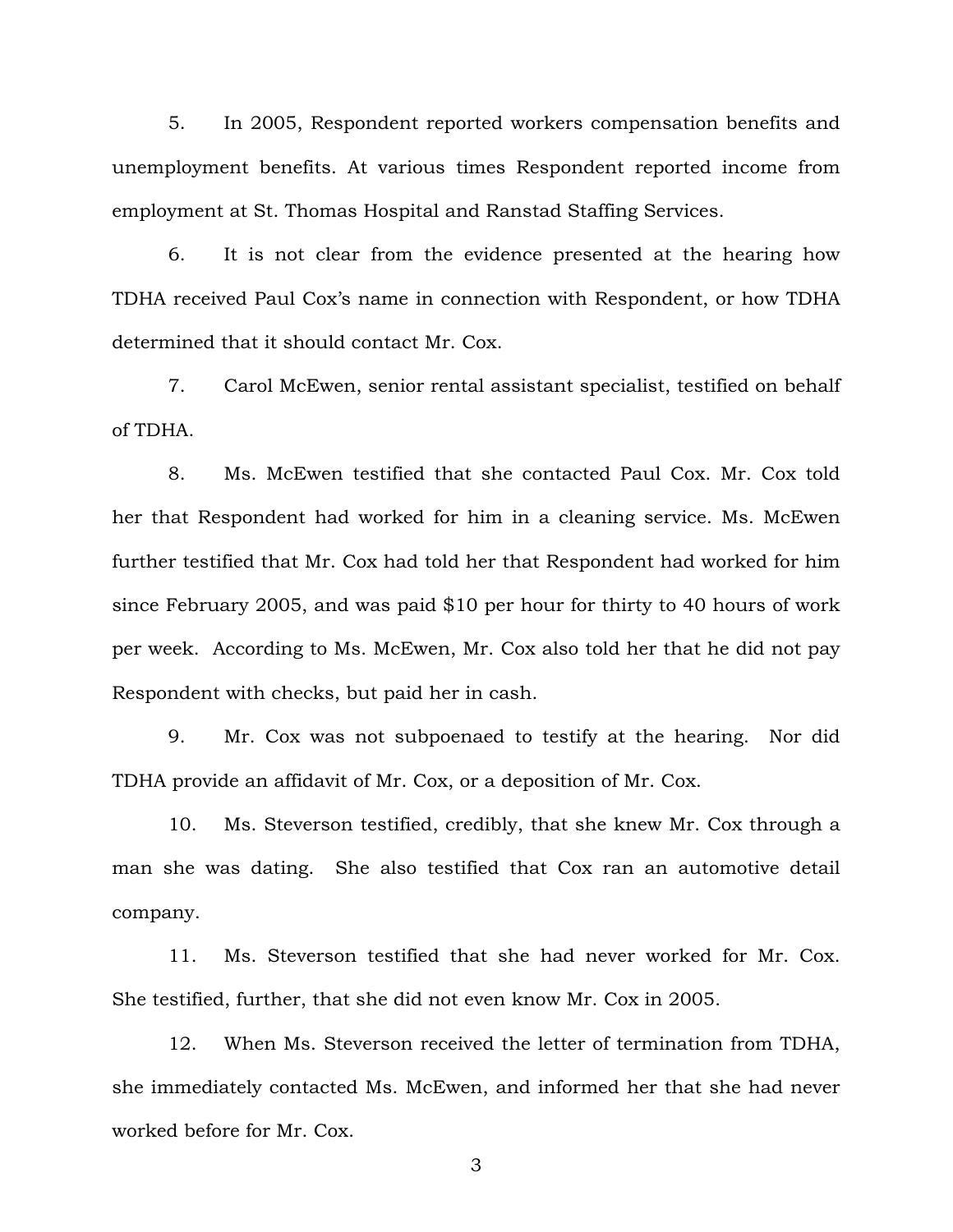#### **CONCLUSIONS OF LAW**

 1. The Tennessee Housing Development Agency (THDA) contracts with the U.S. Department of Housing and Urban Development (HUD) to oversee and administer Section 8 Housing Assistance within the state of Tennessee. THDA's responsibilities include administration and review of the U.S. Housing Choice Voucher Program (Section 8).

 2. The "voucher program" for rental assistance under Section 8 (o) of the United States Housing Act of 1937, 42 U.S.C.A. 1437f (o), was one of the low-income housing assistance programs enacted for "the purpose of aiding low-income families in obtaining a decent place to live and of promoting economically mixed housing." 42 U.S.C.A. §1437f (a.)

 3. The Code of Federal Regulations, 24 CFR 982.1(a) states, in pertinent part:

(1) In the HUD Housing Choice Voucher Program (Voucher Program) and the HUD certificate program, HUD pays rental subsidies so eligible families can afford decent, safe and sanitary housing. Both programs are generally administered by State or local governmental entities called public housing agencies (PHAs). HUD provides housing assistance funds to the PHA. HUD also provides funds for PHA administration of the programs.

4. Eligibility for a housing voucher is determined by the PHA based on the total annual gross income and family size and is limited to US citizens and specified categories of non-citizens who have eligible immigration status.

 5. In general, the family's income may not exceed 50% of the median income for the county or metropolitan area in which the family chooses to live. By law, a PHA must provide 75 percent of its vouchers to applicants whose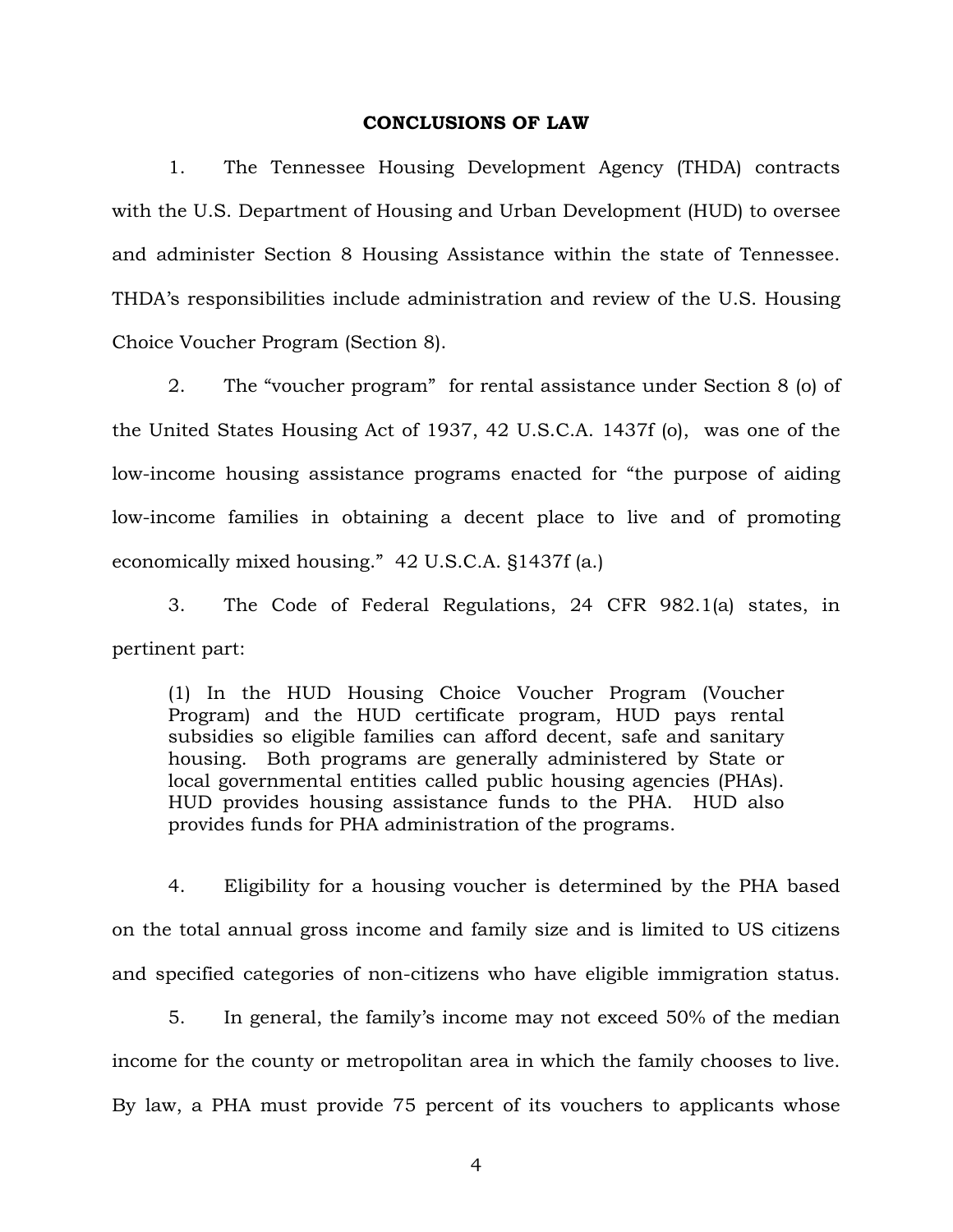incomes do not exceed 30 percent of the area median income. Median income levels are published by HUD and vary by location. Income limits apply only at admission to the voucher program and at relocation (portability). Income limitations are not applied at recertification. A family whose income increases so that it is above the extremely low or very low income limit may continue on the program as long as they are otherwise eligible. *See THDA Plan of Administration*, Chapter 3, Section III, page 5. *See also* 24 CFR 982.201 and 24 CFR 982.353.

6. Families who participate in the voucher program must abide by a series of rules and regulations, often referred to as "family obligations," in order to maintain their voucher eligibility, including accurately reporting all changes in household income and/or family composition so the amount of their subsidy can be updated accordingly.

 7. Under *See THDA's Plan of Administration*, Chapter 15, Section I, A., Family Obligations/Responsibilities and Appointments, "Family Requirements" include:

Under the HCV program, participant families are required to follow the obligations and responsibilities set forth below. Families must do the following:

(1) Supply within the time allowed (typically fifteen days) such certification, release, information or documentation as THDA or HUD determines necessary for annual and interim recertification of family income and composition.

(3). Supply only information that is true and complete.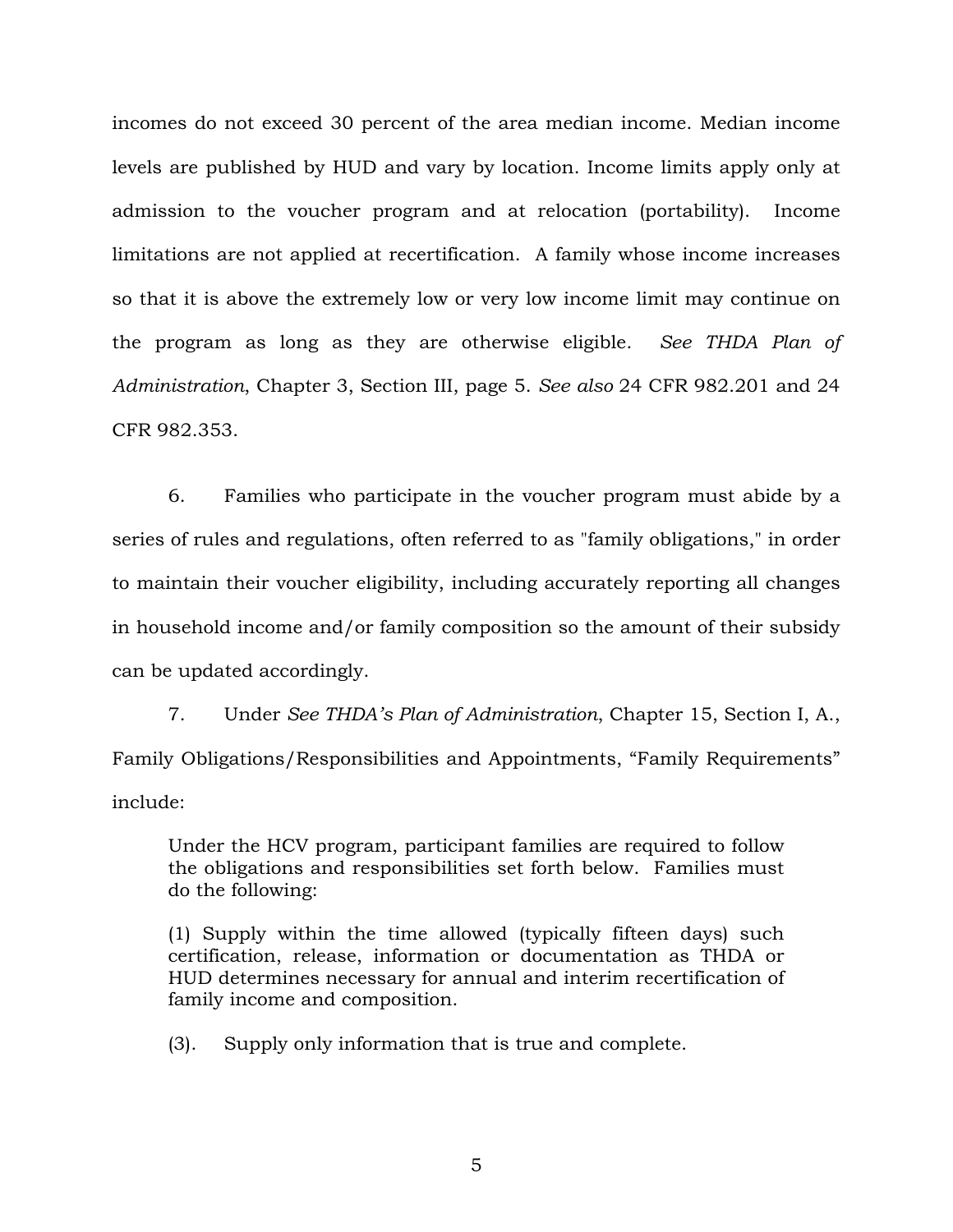8. In this matter, Respondent submitted income information. THDA contacted Paul Cox. Mr. Cox told THDA's senior rental assistance specialist, Ms. McEwen, that Respondent had worked for him thirty to forty hours per week at \$10 per hour. Mr. Cox told Ms. McEwen that he paid her in "cash". No employment records from Mr. Cox were requested or subpoenaed by the THDA.

9. TDHA contested case hearings are conducted in accordance with the Administrative Procedures Act.

10. T.C.A §4-5-313 of the Administrative Procedures Act, states in pertinent part:

In contested cases:

(1) The agency shall admit and give probative effect to evidence admissible in a court, and when necessary to ascertain facts not reasonably susceptible to proof under the rules of court, evidence not admissible thereunder may be admitted if it is of a type commonly relied upon by reasonably prudent men in the conduct of their affairs.

11. Rule 801 (c) of the *Tennessee Rules of Evidence* provides:

"Hearsay" is a statement, other than one made by the declarant while testifying at the trial or hearing, offered in evidence to prove the truth of the matter asserted.

12. Rule 802 of the *Tennessee Rules of Evidence* states:

**Hearsay Rule. ---***Hearsay is not admissible* except as provided by these rules or otherwise by law. (Emphasis added.)

 13. There are no hearsay exceptions in the *Tennessee Rules of Evidence* which allow Mr. Cox's statements to be admitted into evidence.

 14. All testimony regarding Paul Cox's statements is excluded as inadmissible hearsay. The facts which THDA attempted to establish through the hearsay testimony could have been easily established, if true, by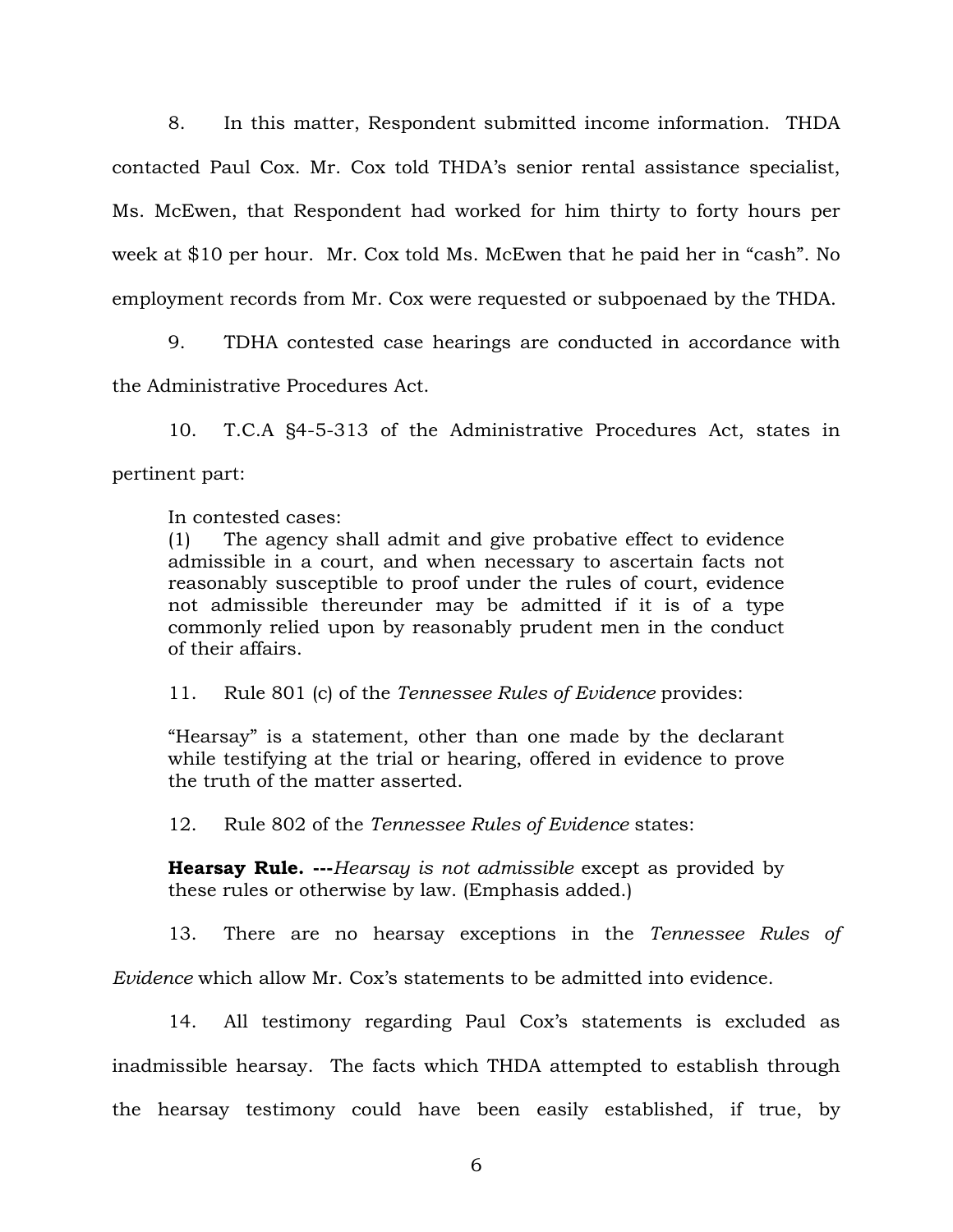subpoenaing Mr. Cox to the hearing, by furnishing an affidavit by Mr. Cox, or by deposing Mr. Cox (if he was unavailable as a witness). There was nothing to establish that Mr. Cox had ever employed Respondent: no employment records, no verification of social security number, no documents, no testimony subject to cross-examination, etc.

 15. The hearsay testimony was offered for the proof of the matter asserted: that Respondent had received additional income from Mr. Cox. Such evidence is not even reliable hearsay. If THDA wished to depend on Mr. Cox's statements for purposes of the hearing, it should have subpoenaed Mr. Cox and presented his testimony subject to cross-examination. Accordingly, all testimony regarding the hearsay statements of Mr. Cox is excluded from consideration in this matter.

 16. Ms. Steverson testified, credibly, that she knew Mr. Cox casually as an acquaintance. She also testified, credibly, that she never worked for Mr. Cox.

 17. THDA bears the burden of proof in this case. It must show by a preponderance of evidence that Respondent was employed during the relevant time and failed to report extra income to THDA.

 18. As defined by the *Uniform Rules of Procedure for Hearing Contested Cases before State Administrative Agencies,* Rule 1360-4-1-.02(7), "preponderance of the evidence" means the greater weight of evidence, or that, according to the evidence, the conclusion sought by the party with the burden of proof is the more probable conclusion.